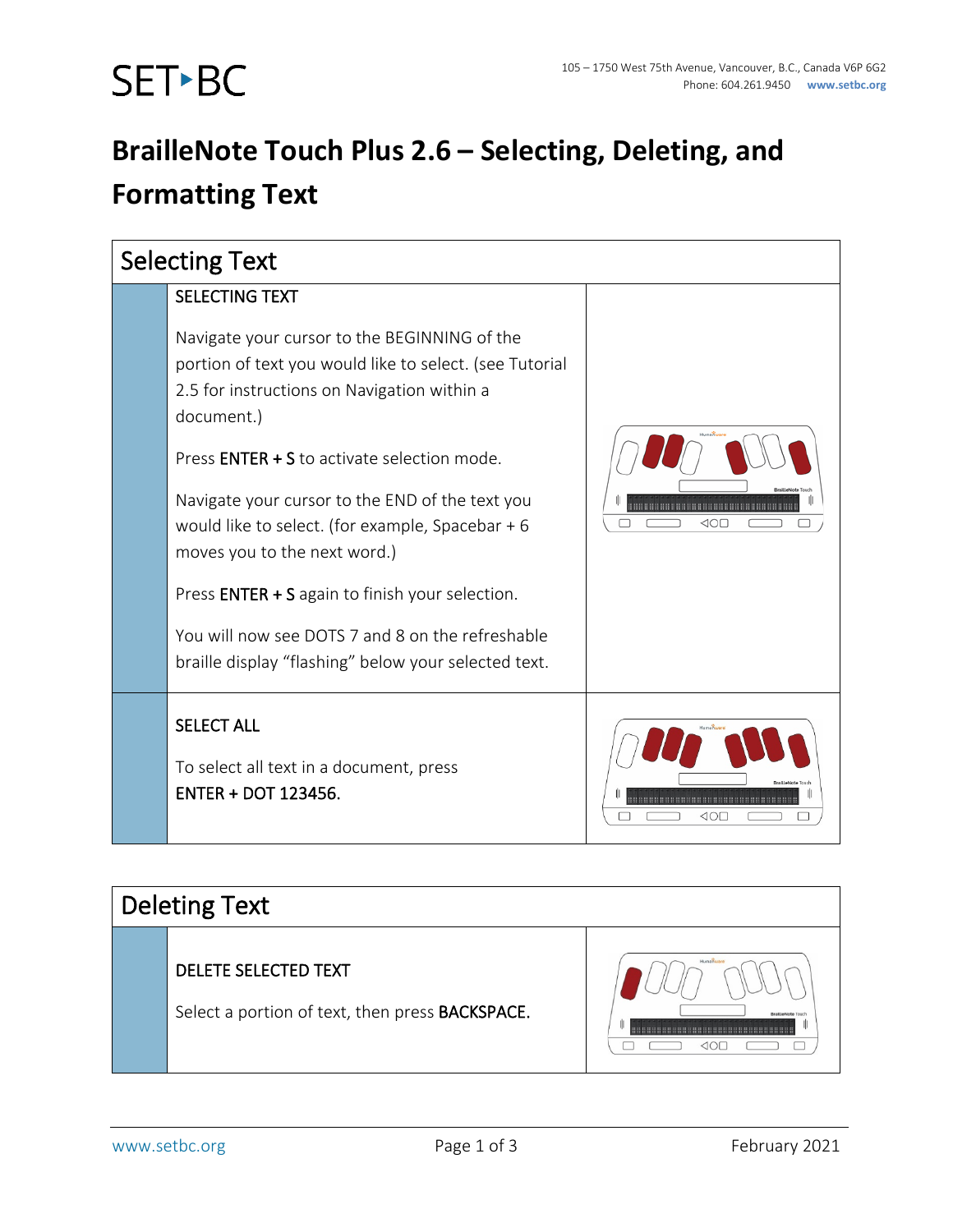# SET-BC

| <b>DELETE LETTER</b><br>To delete the letter to the left of your cursor, press<br><b>BACKSPACE.</b>                                                                                                                                                                                                                                | 00000000000000000000000000<br>40E |
|------------------------------------------------------------------------------------------------------------------------------------------------------------------------------------------------------------------------------------------------------------------------------------------------------------------------------------|-----------------------------------|
| <b>DELETE CURRENT CHARACTER</b><br>To delete the current character, press<br>BACKSPACE + 36.                                                                                                                                                                                                                                       | <b>SOF</b>                        |
| <b>DELETE PREVIOUS WORD</b><br>To delete the word to the left of your cursor, press<br><b>BACKSPACE + 2.</b>                                                                                                                                                                                                                       |                                   |
| <b>DELETE CURRENT WORD</b><br>To delete the word your cursor is on, press<br><b>BACKSPACE + 25.</b>                                                                                                                                                                                                                                | 10 N                              |
| DELETE REMAINDER OF LINE<br>To delete text from your cursor to the end of the line,<br>press BACKSPACE + 14.                                                                                                                                                                                                                       | 40E                               |
| DELETE REMAINDER OF DOCUMENT<br>To delete text, from your cursor to the end of the<br>document, press BACKSPACE + DOT 456.<br>Note: Before deleting the remainder of the<br>document, you will get a message asking if you are<br>sure you want to delete to the end of the document.<br>Navigate to "yes" to complete the action. | 40E                               |